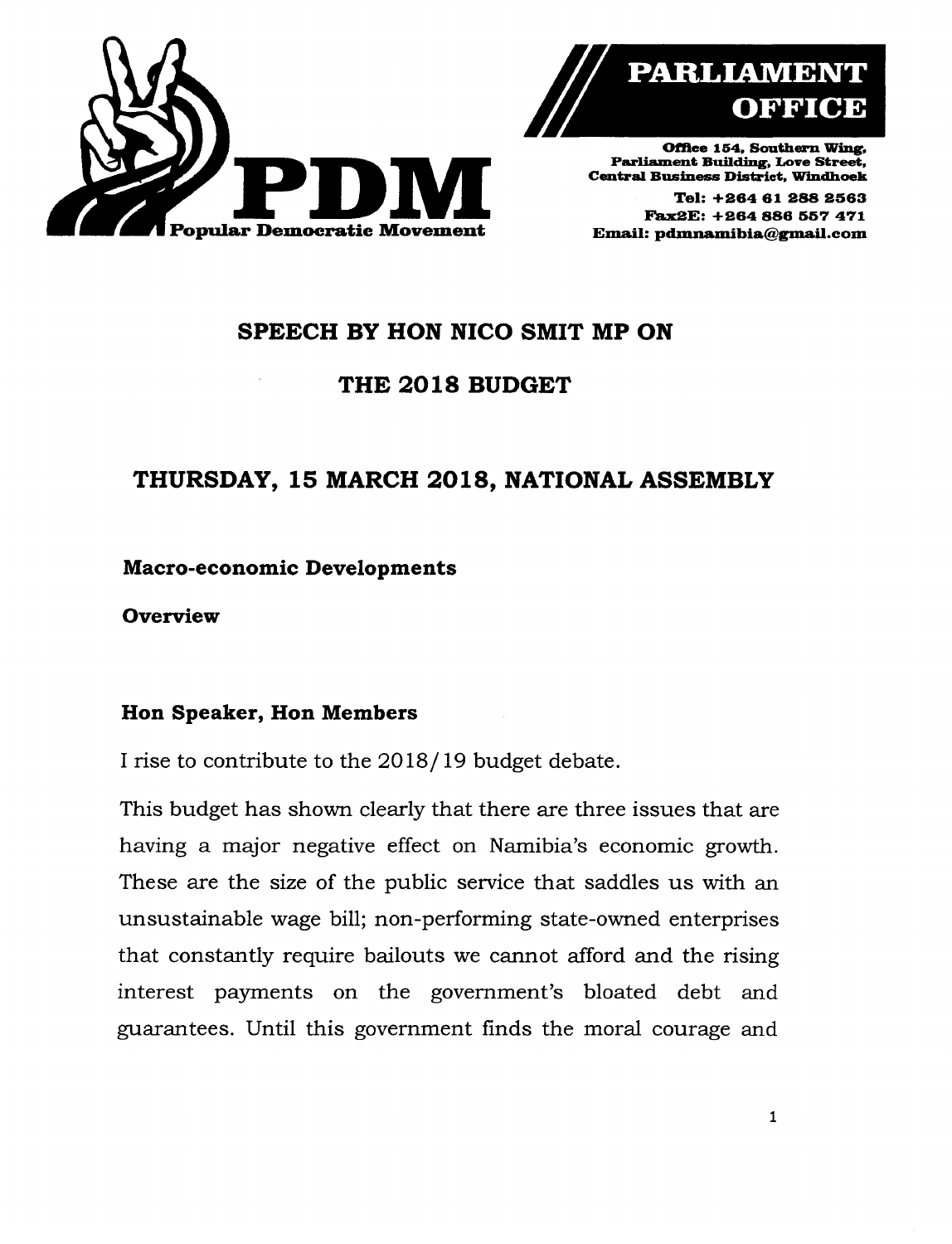political will to address these issues effectively, there can be no suggestion of economic recovery for this country.

The budget has put the Ministry of Finance in a tight spot. Exploding government debt in 2016 and 2017 has eroded all socalled fiscal space.

While the consolidation process is ongoing, it is clear that the main issues that landed the economy in such serious trouble in 2016 have not been resolved in 2017 and definitely not in the 2018 budget. Although the Hon Minister has tried hard to convince us of the opposite, his own ministry's budget figures show us how unreliable the process is.

The public sector wage bill is the number one drag on economic growth. The government's reluctance to address this issue has taken us through two years of kicking the can down the road with the vague hope that in the next budget, we will have solved some of the economic problems.

This has not happened; the problems are still there, now looming larger than ever.

Unless the government has the guts to draw up, publish and implement a rationalisation strategy for the civil service, the same problems will still be with us five years from now. This is actually confirmed by the Hon Minister's own figures in the new budget.

Non-performing state-owned enterprises are the second biggest drag on the available resources. Despite talking about privatisation or partial sale of entities, to date these agencies have not been aligned to break-even strategies of any kind. The Ministry of Public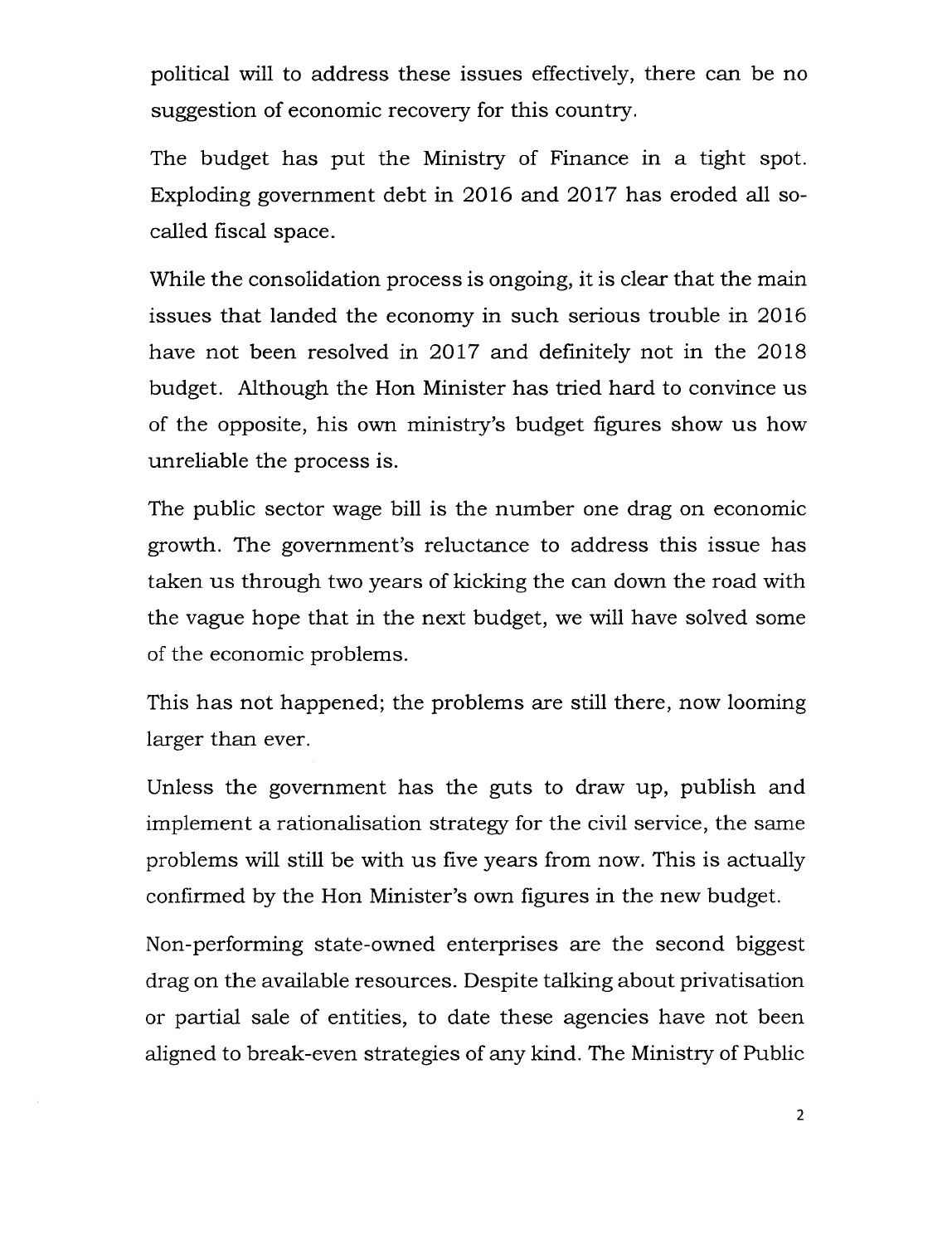Enterprises is merely a watchdog without any legal backing. This in itself is a further drag on government's finances.

Although not yet a severe brake on economic growth, the rising interest payments on the government's bloated debt and guarantees will turn into one of the top three impediments to economic growth and to a sound budget, within the next five years.

As of this year, interest payments will for the first time since Independence, exceed 10% of revenue, and according to the published figures, it is expected to stay above 11% for the duration of the Medium Term Expenditure Framework. This is a key metric employed by the International Monetary Fund. If it stays elevated (as indicated), both Government debt and the parastatals for which the government issues guarantees, run a real risk of another credit downgrade.

The 30% increase in the development budget is a farce. It is useless to announce a seemingly large increase in capital investment, when the underlying base is so insignificant that it hardly has any effect on the overall budget. The capital budget was pirated in the mid-year review last year to find the N\$4 billion to keep the government afloat for another six months.

When capital investment has been reduced to less than 10% of all expenditure, a 30% increase is just window-dressing. Ultimately, it will have less than a 3% impact on the development targets the government wants to achieve with this budget.

3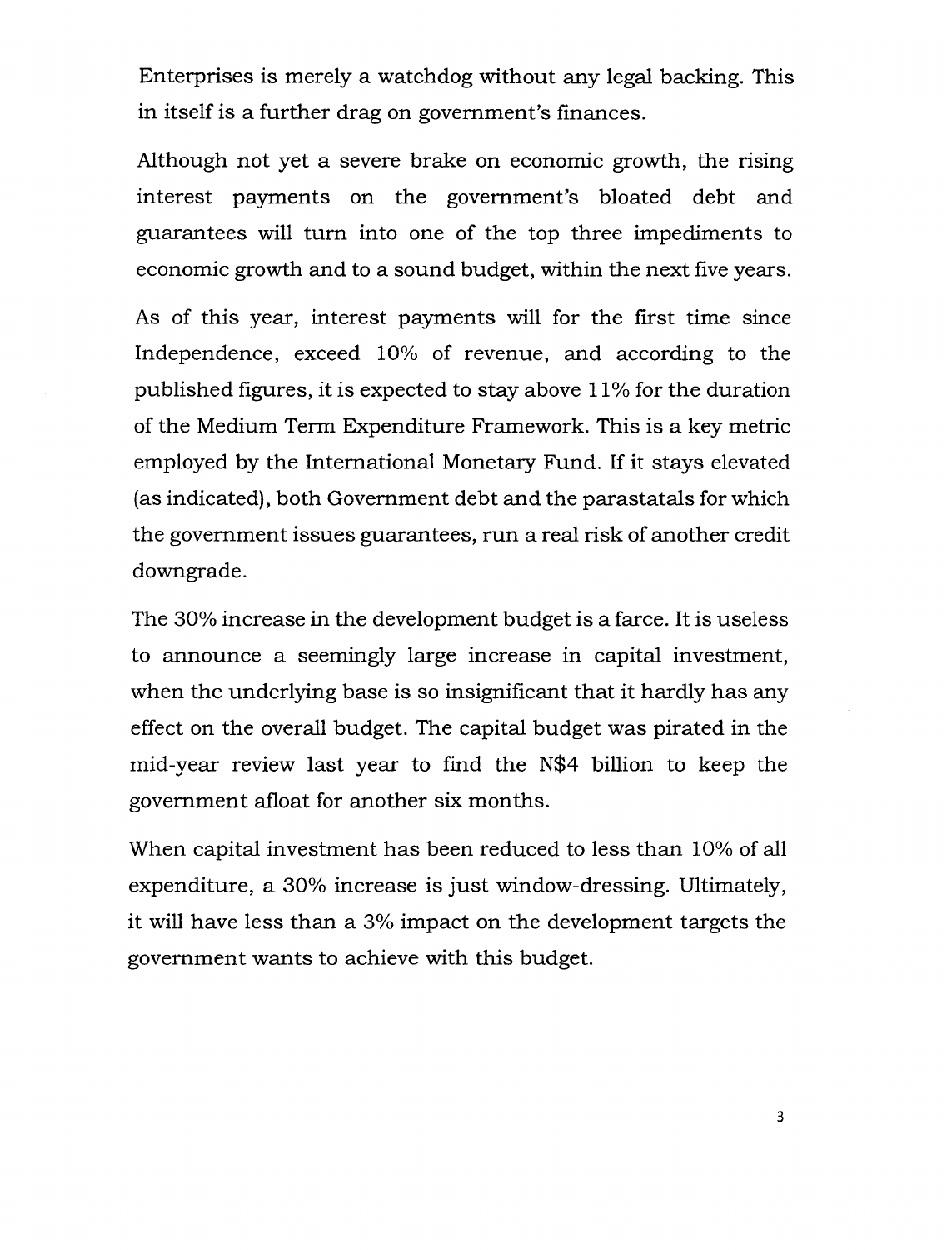#### **Hon Speaker, Hon Members**

#### **GDP Projections**

The outlook for Gross Domestic Product - GDP - growth underpins all the other projections for revenue and expenditure. If these calculations are based on weak assumptions or exogenous conditions change to such an extent that they are no longer reliable, then the GDP projections must be recalculated from scratch

A review of GDP projections for the past two years reveals just how unreliable the broader budget process was. As I warned this August House a year ago, the underlying assumptions were preposterous - with the result that the *main* budgetary process was discredited in totality.

At the beginning of 2016, the Hon Minister projected GDP of N\$189.2 billion. As everybody now knows, economic output did not come close to that projection. In fact, the actual outcome was only N\$164.2 billion or some 13.2% less than forecast. In the meantime, it also transpired that revenue was under severe pressure and that the deficit will explode.

The economic collapse of 2016 might be offered as an excuse for the underperformance, except that such an argument does not hold water. Only the government believed the ambitious budget it launched in March 2016. The Popular Democratic Movement expressed its serious doubts at the time about the reliability of the 2016 budget.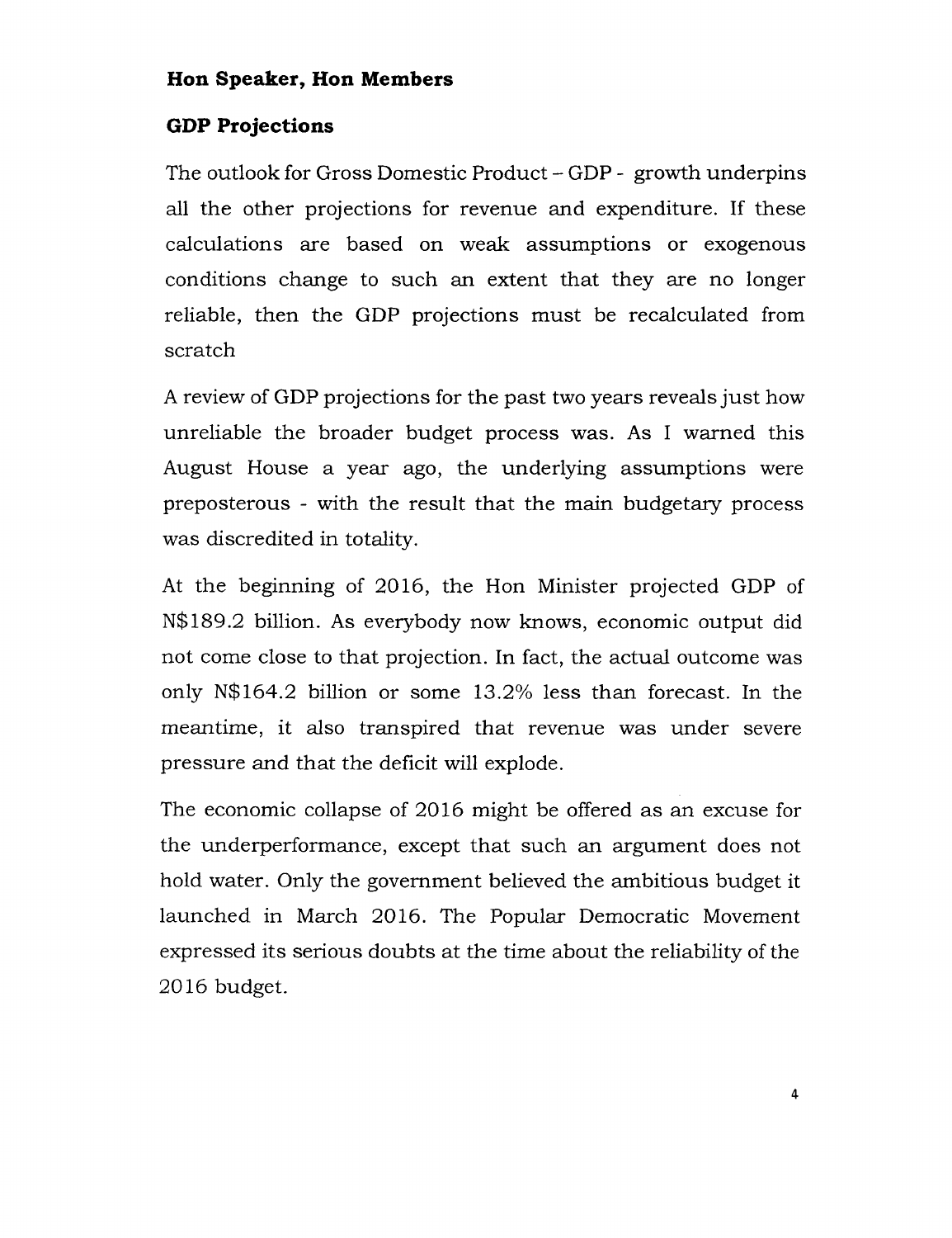During 2016, it became clear that we were right and the Hon Minister wrong. By the end of that year, we received the fateful mid-year budget review, where the Ministry of Finance was forced to downgrade all the income and expense projections by roughly 18%. In essence, the Minister tabled an entirely new budget, which became the blueprint for the 2017 main budget.

Here again, the same pattern repeated itself. The idealistic, but devoid ofreality, projection of an N\$219.5 billion GDP for 2017 was revised down at the end of 2016 by an unprecedented almost 20% (19.8%) to N\$176 billion. Economic output could not even reach that projection, eventually turning out at N\$171.9 billion, another 2.42% lower than the revised estimate.

For this year 2018, GDP is projected to exceed N\$184 billion. Since the actual nominal growth between 2016 and 2017 was only 4.5%, how can the Hon Minister want us to believe that his 7.5% growth estimate for this year is reliable, given the adjustments in the 2017 mid-year review?

In the mid-year review of 2017 growth over the MTEF was projected at a steady 6%. If the actual outcome was only 4.5%, what reasonable grounds are there to assume the economy will record nominal growth of 7.5% this year? As I said at the end of last year, this is a dangerous and unrealistic assumption and one that has been proven false for two years in a row.

All in all, the assumptions underlying the budget seem to be erratic and expedient to say the least. The Hon Minister made statements about economic growth in the fourth quarter of last year, and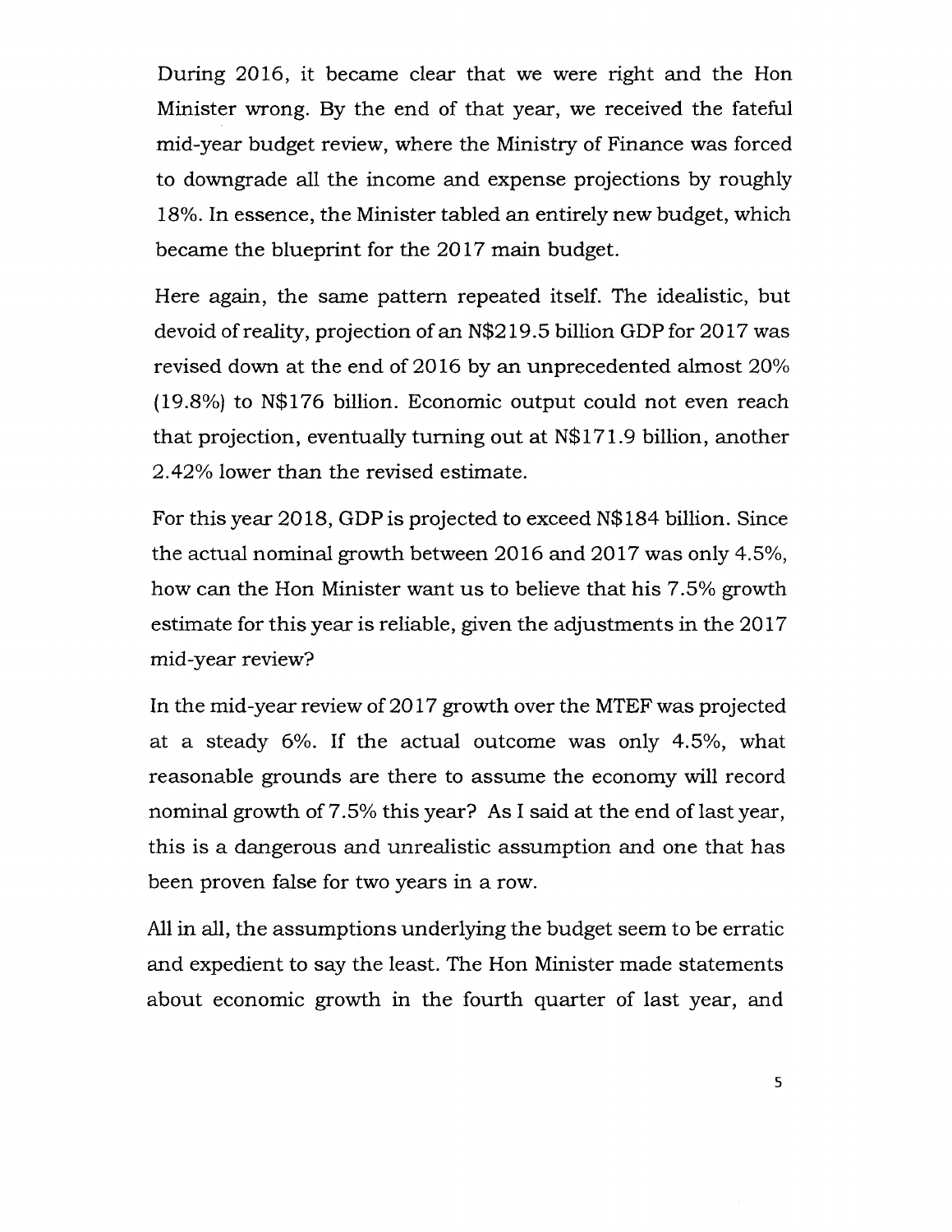about the preliminary outturn for 2017 but these were only based on preliminary estimates.

Granting him the benefit of the doubt since he indicates these figures as estimates, I am wondering how he reached his conclusions. The Namibia Statistics Agency will only publish the 4th quarter GDP figures and the preliminary National Accounts on 29 March this year, yet the minister is already telling us that the contraction in 2017 is an estimated 0.4%. Where does the -Hon Minister get this from?

At this point, the view of such a mild recession is not supported by the facts. New credit to the private sector, for instance, has collapsed and only very recently showed some sign of renewed momentum but still very weak compared to historical levels.

## **Hon Speaker, Hon Members**

### **Fiscal Income**

Receipts from the Southern African Customs Union were the budget's saving grace last year. Contrary to the indications at the end of 2016, tax income on international trade, or what we call SACU receipts, were almost 39% more last year than the previous year, 2016.

The Hon Minister always makes a point that this is agreed in advance and that it is guaranteed unless there is a major upheaval in the South African economy. According to the statements in the MTEF Fiscal Strategy (p31), SACU receipts will be 11.7% **less** this year and reduce by another 7% next year, but will still be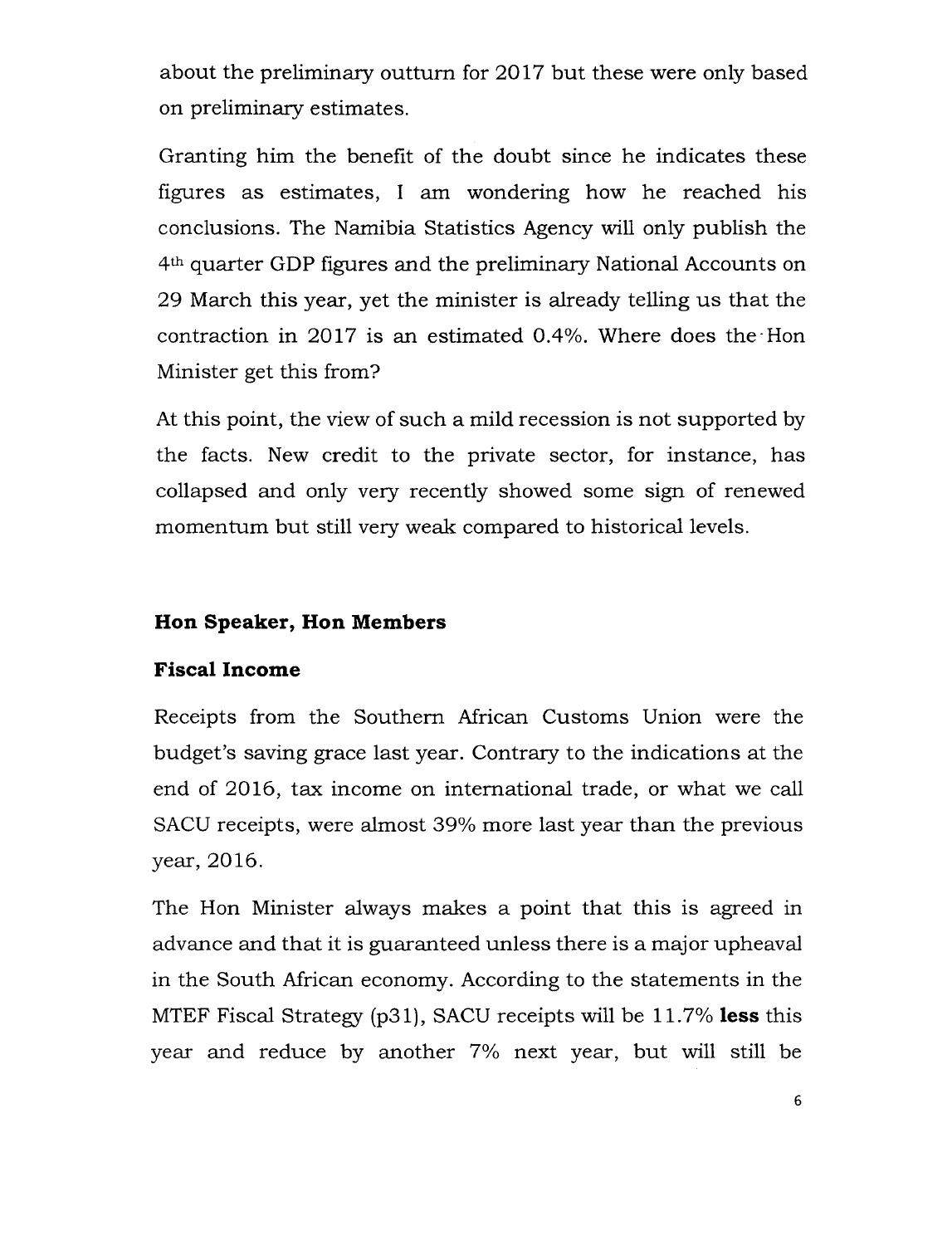substantially higher than in 2016 (roughly by N\$5 billion over the two years).

In theory this should be sufficient to make up for the N\$4 billion front-loading forced upon us at the end of 2016, which ultimately triggered the economic implosion which haunted us throughout 2017.

It is also noteworthy that the projected SACU receipts over the MTEF are somewhat less optimistic than in the revised 2017 budget but I believe the slight downward adjustment has been done under guidance of the SACU meeting according to the Revenue Sharing Formula.

An over-dependence on SACU revenues is another one of the basic structural problems in our economy. It is also a sign that the counter-cyclical budgets which the ministry introduced in 2010 and the massive stimulus the economy received, did not produce the desired results. The stellar growth rates of 2013, 2014 and 2015 were bought with borrowed money. Now we sit with the immense debt, a very low return on our investment, and we continue to rely on taxes on external trade to make up almost one third of Government revenues.

#### **Hon Speaker, Hon Members**

The clearest signal from this budget is that Government revenue will remain largely static over the MTEF. The only significant target is that revenue will reduce as a share of the larger economy.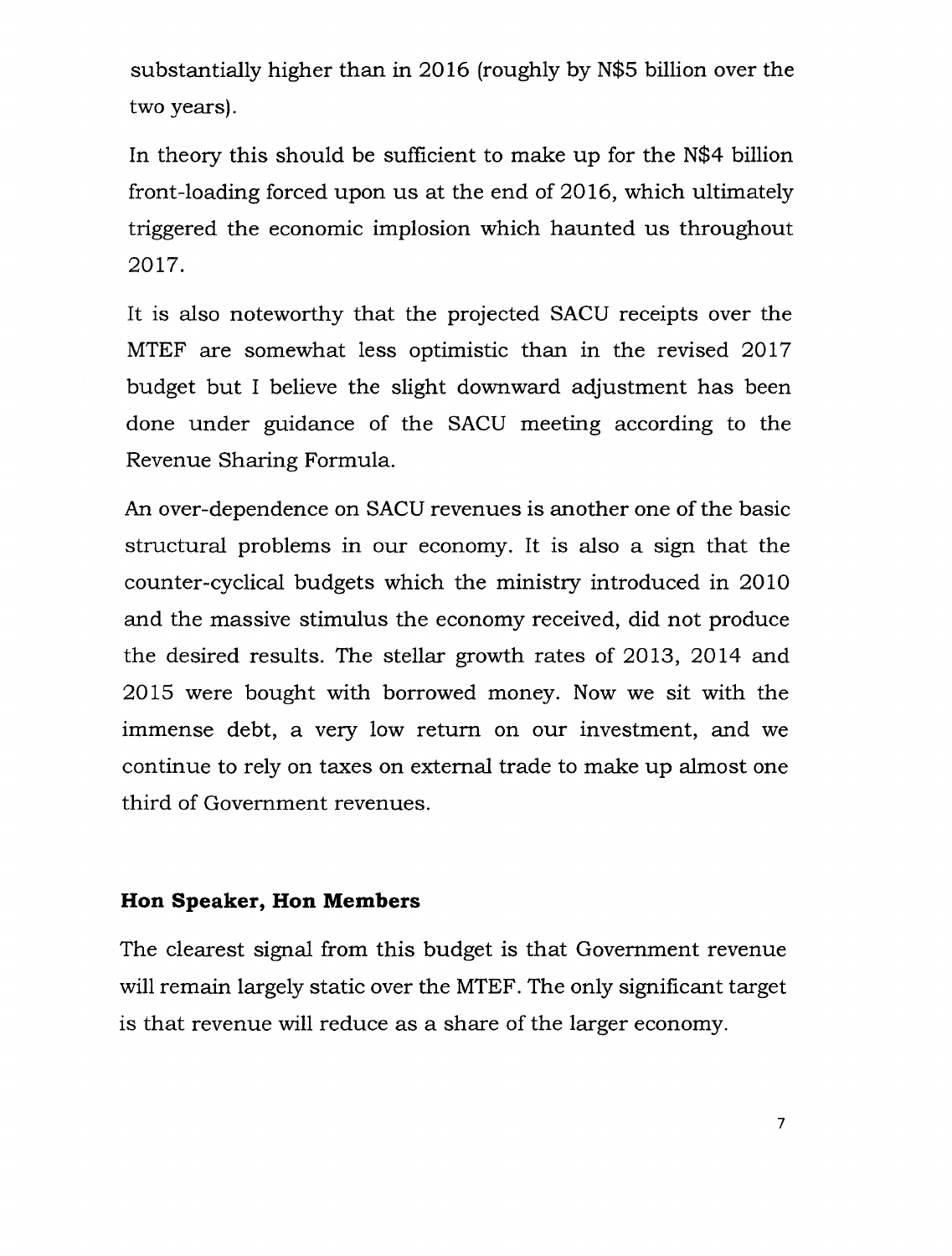This does not make sense. If nominal growth for the economy as a whole is projected to grow by  $7.5\%$ ,  $8.7\%$  and  $9.2\%$  respectively for 2018, 2019 and 2020, then there must be a commensurate growth in Government revenues.

According to the published figures, revenue for 2018 is projected at N\$56.7 billion, *almost* exactly the same as last year, thus zero growth but for GDP a 7.5% nominal growth is assumed. How is that possible? Either the GDP forecast is doubtful or the static revenue level hides another fact, one which is not immediately obvious. Revenue growth of only 1.8%for 2019 and 6.18% for 2020 is very pessimistic. It is a tell-tale sign of a hidden impediment in the larger economy.

Another fundamental, and unfortunately structural weakness in the economy, is the size of the government's contribution. We have stated for almost ten years that the government is crowding out the private sector, yet at the same time, it is accusing the private sector of not supporting development *goals.*

The painful results of what happens when the government has become the elephant in the economic house, we experienced in 2016 and 2017. Despite this being pointed out many, many times by institutions like the IMF and the ratings agencies, Government intransigence continues to prevail against all common sense.

That the chickens have come home to roost is clearly shown in this budget. The growth expectations for Government revenue are dismal, especially against the assumed GDP growth.

This budget confirms that the government will continue with its intentional control of the economy instead of focusing on policies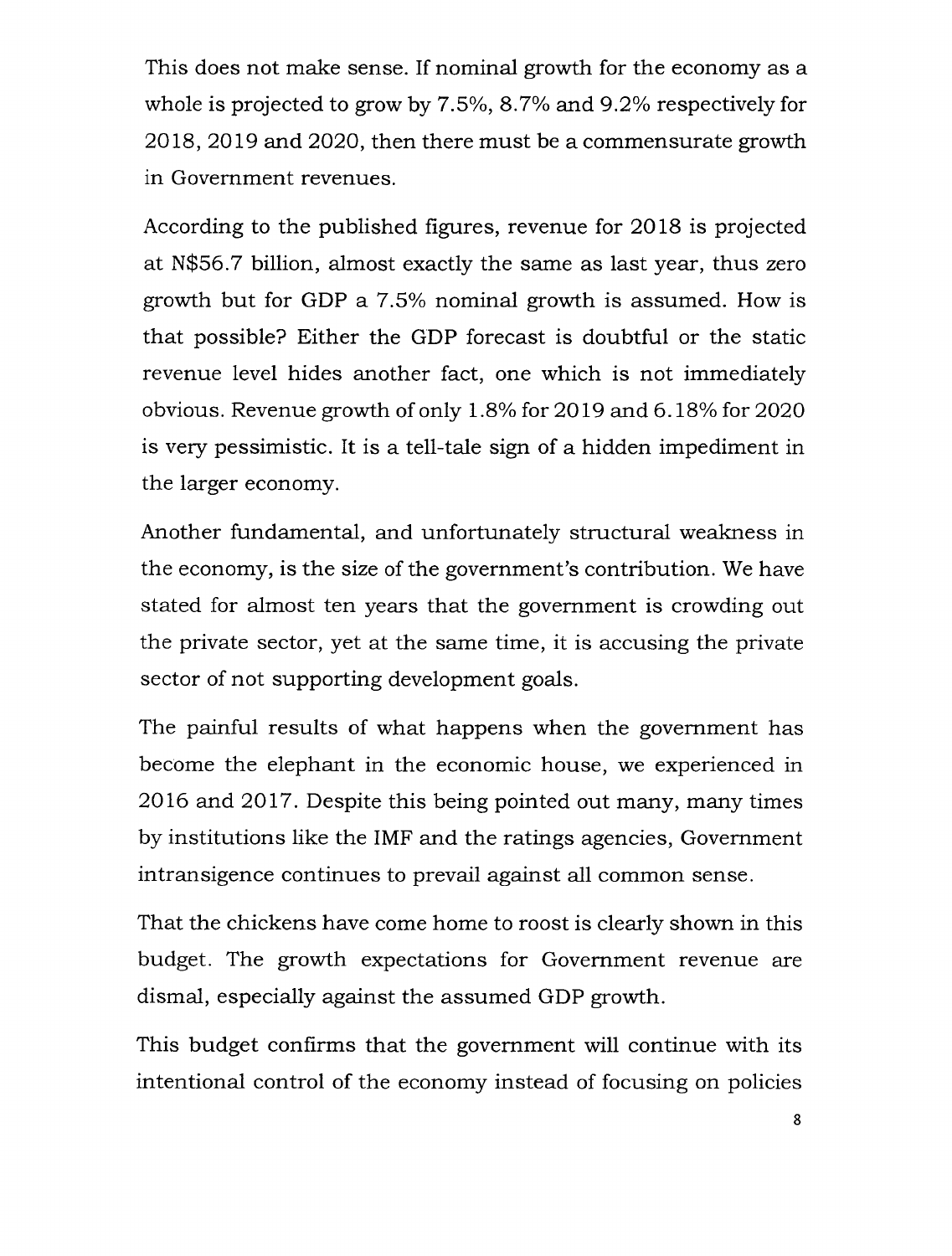that enhance revenue growth so that the increased fiscal income can be employed for development. The published budget, unfortunately, testifies to the contrary.

I also suspect that the GDP growth versus revenue discrepancy is largely based on a slump in revenues from the diamond industry. The minister knows this and has made provision for the shortfall by adjusting revenues downwards. It is revealed by the figures although not stated publicly.

## **Hon Speaker, Hon Members**

#### **Expenditure**

Expenditure is the only aspect of the budget over which the government has control, although I am sure they want to convince an unsuspecting public otherwise. The economic damage of 2016 showed us what happens when the government does not want to listen to sound analysis and stubbornly continues with the budgeted expenditure framework despite all signs shouting of an impending calamity.

Eventually economic reality caught up with the depleted Government resources and the N\$4 billion front-loading was dumped in our laps. The consequences we are all painfully aware of. It is still with us, even in this new 2018 fiscal year.

The government's delayed response and fiscal stubbornness have also cost the country its standing in the international world, as our credit rating now relegates us to junk status. Trying to turn the tide, fiscal consolidation has become the new budget flavour,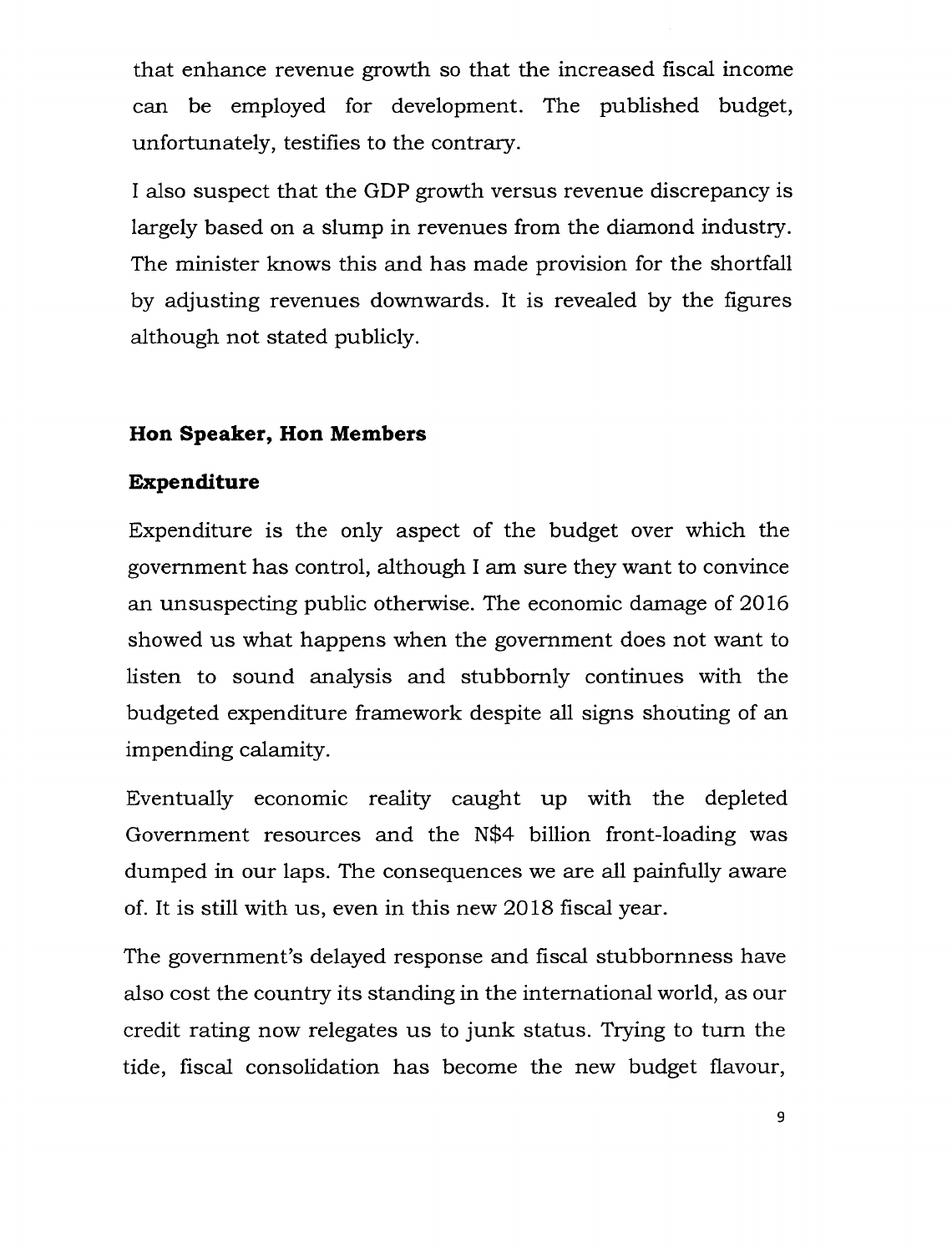despite producing very little results in 2017. Fiscal consolidation is a noble concept but what exactly does it mean, and more importantly, what is the impact on the ordinary, everyday Namibian?

This is shown by the expenditure pattern for the MTEF.

For 2018, operational expenditure has been cut by 8.3% relative to 2017 yet it is basically the same as in 2016. In the Fiscal Strategy it is described as "phased fiscal consolidation" to support macro-economic stability and debt stabilisation.

In our opinion, it is nothing like that. It is only a public statement that the gravy train has been stopped for all those who criminally skimmed off the government's development targets to line their own pockets to the detriment of their fellow Namibians. Now we sit with a mangled Namibian House, the construction of which has been impaired for many years. This all happened on the Swapo watch, and shows a lack of looking out for the country as a whole.

It is clearly shown by the figures in the MTEF and cannot be concealed.

After this year's 8.3% downward adjustment, operational expenditure will remain stuck at the N\$51 billion level, with one half of that amount, slightly more than N\$25 billion, consumed by the insatiable public service in the form of the national wage bill. Not only is this out of alignment with any country in the world, it is also much higher than our peers in SADC.

Our civil servants are simply devouring our prosperity by their numbers.

10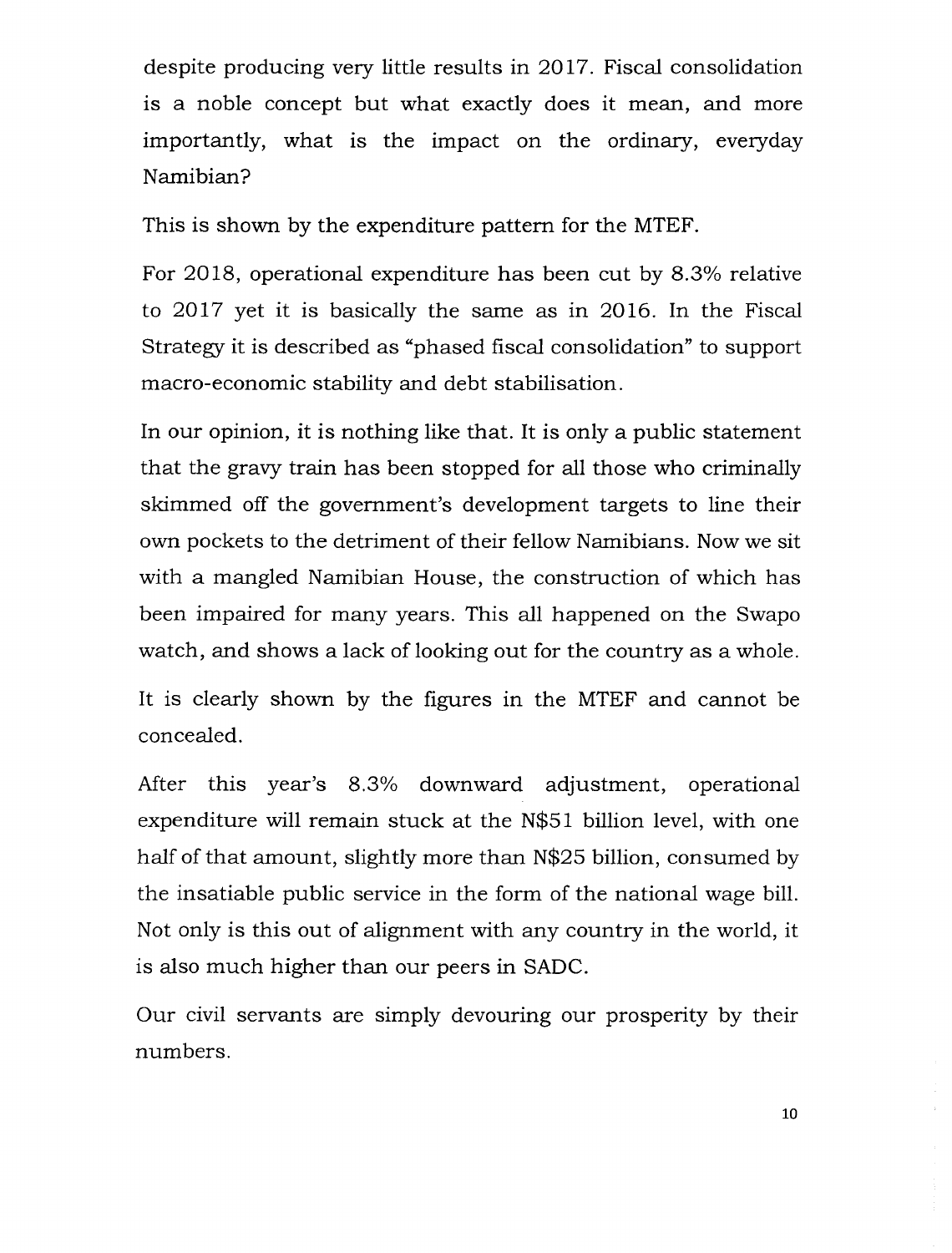The Hon Minister has made much noise about the 30% increase in capital spending, in other words, productive investments from the resources of the budget, but he is very quiet on the fact that it is precisely the development budget that he pilfered last year for the mid-year review to prop up the civil service monster for another six months.

This is the third and probably most important structural impediment in the Namibian economy. It is also the biggest drain on resources and at some point, the government will have to concede that it cannot be an employment agency, and that it cannot continue indefinitely to keep dead-in-the-water parastatals alive that do not contribute to economic growth. Until that happens, Namibia's economic future will remain muted and we will see the same static budgets year after year.

No fixing the problems, no economic growth to speak of.

#### **Hon Speaker, Hon Members**

#### **Budget Deficit**

On paper, the deficit is estimated to have been reduced to 5.4% in 2017 from the unsustainable 7% in 2016. We applaud this but need I remind you we have heard this before.

As a percentage of the total economy, the deficit is projected to gradually reduce over the MTEF but the debt stock keeps growing. In fact, it is the Ministry of Finance's intention to borrow just as much money this year as it did in 2017, well over N\$9 billion. This trend will continue in 2019 with another borrowed N\$9 billion. It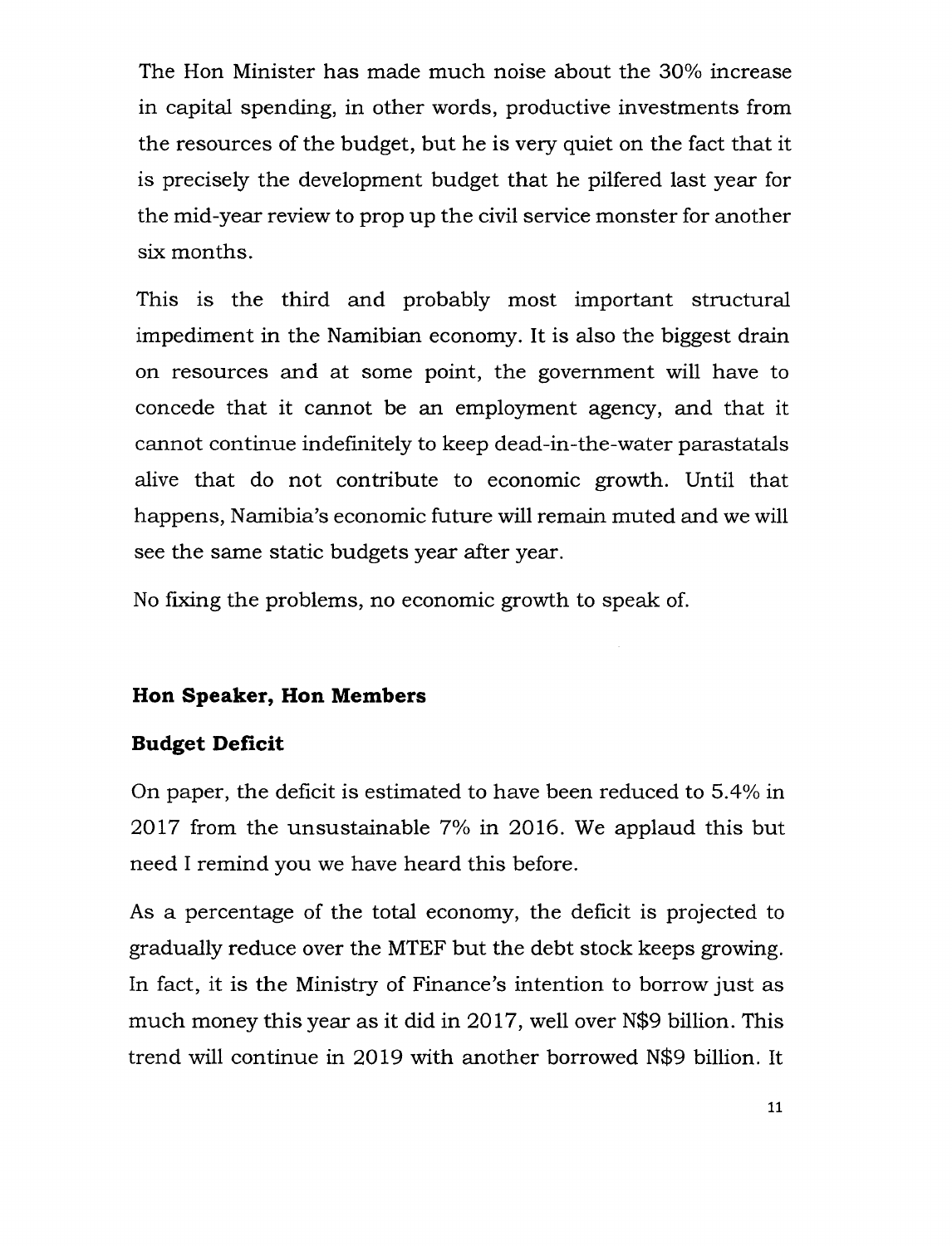is only in 2020 that borrowing is foreseen to decrease to about N\$6 billion for that year but at that point, the debt stock will be close to N\$100 billion or about 45% of the expected GDP.

The result is that our annual interest payments will exceed the 10% threshold, taking up more than 11% of our resources every year, with total debt remaining stuck at the 45% of GDP ratio. This is some ten percent higher than the 35% ceiling imposed by the cabinet itself when it became apparent that the economic expansion can only be maintained by borrowing more and more.

At this point I must caution this August House that not all institutions involved with Namibia's economic fortunes share this view. The research component of Fitch Ratings, the first group to downgrade our creditworthiness, stated in their latest assessment of Government debt (February 2018) that total debt will reach  $70\%$ of GDP by 2022 if the government does not come up with a tangible turnaround strategy.

This is the third budget in a row where the government's unwillingness or inability to address the real economic problems is glaringly displayed. The only solution they have offered in the past is to continue to borrow. It is this pattern that makes other players wary of the soundness of our budget process.

Deficits have to be financed by borrowing the money, either in the local capital market or from funders in foreign capital markets. Namibia has no control over exchange rates and over benchmark rates in these markets. Against the background of two credit downgrades, this constitutes a very serious risk and one that has to be reckoned with in every fiscal year.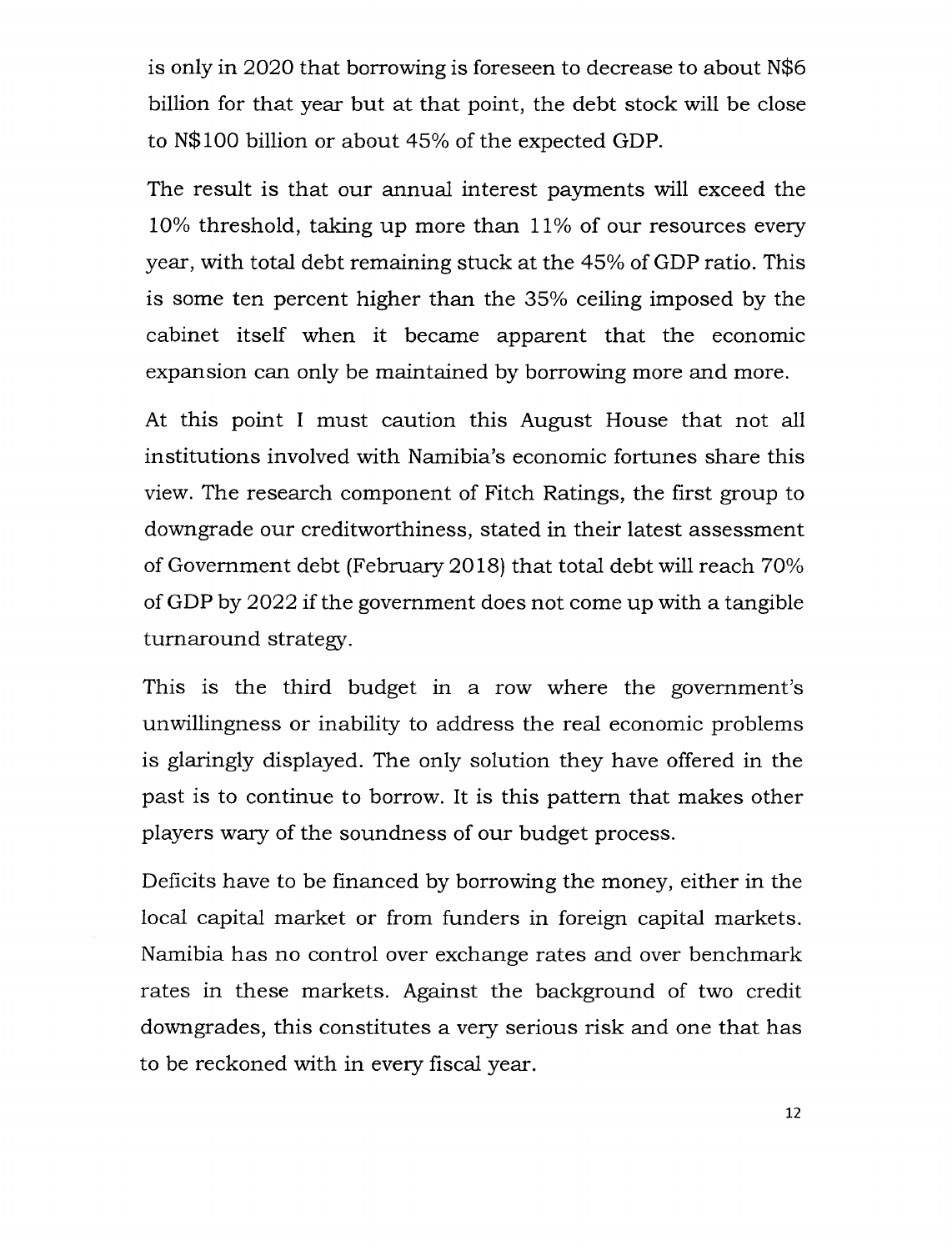We can afford the interest payments for now, but unless we see a substantial reduction in sovereign debt, both nominally and as a percentage of GDP, our economic future will remain uncertain. Some 33% of the total debt is due in the next 12 months, and the average debt maturity profile is only six years.

Although the Bank of Namibia has tried to move the maturity cusp out to a point exceeding ten years, it has not been very successful. While liquidity improved by a lot in 2017, there is very little appetite in the local market for debt instruments longer than 12 years. This we see week after week as the results of the debt auctions are published. Investor confidence is low for longer maturities and basically absent for very long maturities.

Extending the debt maturity profile is arguably one of the most difficult hurdles the Ministry of Finance is facing but it is not because of market conditions, it is solely because the budget has failed to produce the desired outcomes. This negative reinforcement has been happening for several years.

The market's response in 2016 and 2017 is the clearest warning signal that investors do not share the ministry's view of economic developments or the confidence in their own projections.

Restoring confidence in Namibia's sovereign debt pivots on one point only: reining in the budget deficit. This must be tangible, visible and demonstrable otherwise markets will continue to penalise us and confidence will remain low.

#### **It starts and ends with the deficit.**